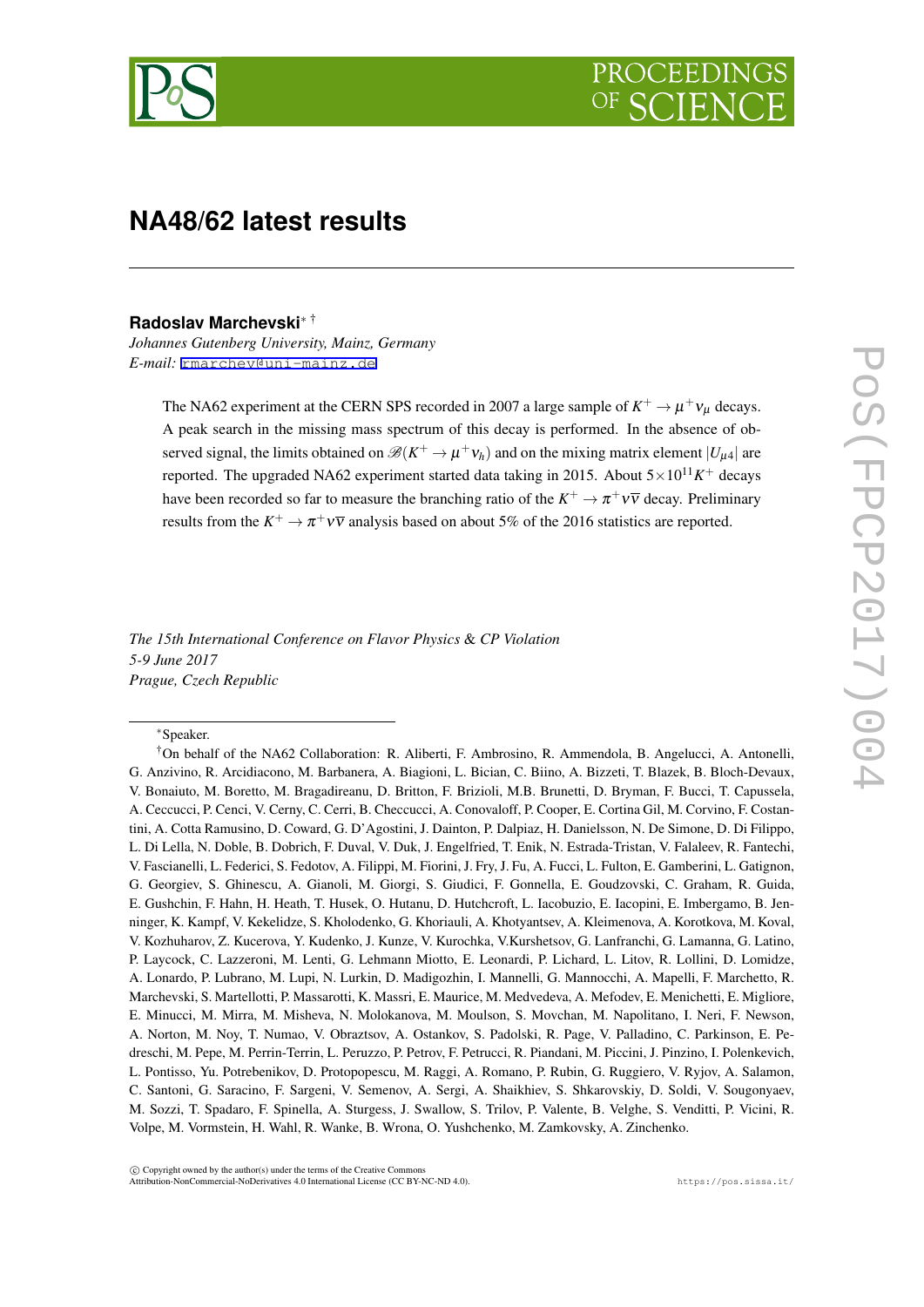# 1. Heavy neutrino searches in  $K^+ \to \mu^+ \nu_\mu$  decays

With the increasing evidences that neutrinos have non-zero masses, it is necessary to extend the Standard Model (SM) to accommodate them. The Neutrino Minimal Standard Model (νMSM) [[1](#page-8-0)] solves this problem by adding 3 massive right-handed neutrinos to the SM. Effective vertices with the  $W^{\pm}$ ; Z and the SM leptons can be built, with a mixing matrix *U* describing the mixing between the heavy neutrinos and the SM neutrinos. The SM neutrinos then acquire masses through the see-saw mechanism. For heavy neutrinos with masses below the kaon mass, limits on their mixing matrix elements can be placed by searching for peaks in the missing mass spectrum of *K ±* decays [\[2\]](#page-8-0). This analysis focuses on the  $K^+ \to \mu^+ \nu_\mu$  decay to search for heavy neutrino in the mass range 300*−*375 MeV/*c* 2 . Strong limits of the order of 10*−*<sup>8</sup> (up to 300 MeV/*c* 2 ) and 10*−*<sup>6</sup> (up to [3](#page-8-0)30 MeV/ $c^2$ ) on the element  $|U_{\mu 4}|^2$  $|U_{\mu 4}|^2$  $|U_{\mu 4}|^2$  are already set by stopped kaon experiments [3, 4]. The heavy neutrino acceptance drops quickly above 375 MeV/ $c<sup>2</sup>$ , because it is approaching the limit  $m_K - m_\mu = 388$  MeV/ $c^2$ . The following assumptions are made: the heavy neutrinos decay only to SM particles, and  $|U_{\mu 4}|^2 < 10^{-4}$ , such that the mean free path of heavy neutrinos in the mass range considered is longer than 10 km. Their decay can then be neglected as the probability of decaying in the detector of decay volume is below  $1\%$ . Because only the production process is looked at, the limits scale linearly with the kaon flux.

### 1.1 The NA62 experimental setup in 2007

During the data-taking campaign of 2007, the NA62 experiment collected a large sample of kaon decays in-flight. The high-efficiency single track trigger was designed to collect  $K^{\pm} \to e^{\pm} \nu_e$ ,  $K^{\pm} \to \mu^{\pm} \nu_{\mu}$  decays, aiming at a test of the lepton universality in the kaon sector [\[5\]](#page-8-0). Part of the  $K^{\pm} \to \mu^{\pm} \nu_{\mu}$  sample recorded is used to search for the production of heavy neutrino. The beam line, described in detail in [\[6\]](#page-8-0), was designed to provide simultaneous  $K^+$  and  $K^-$  beams. They were extracted from the 400 GeV/c SPS proton beam impinging on a 40 cm long beryllium target. The final beam momentum of  $(74.0 \pm 1.4)$  GeV/*c* was selected using a system of dipole magnets and a momentum-defining slit incorporated into a beam dump. The beams were focused and collimated before entering the 114 m long cylindrical vacuum tank containing the fiducial decay volume. The beam contained mainly pions but included approximately 6 % of kaons. The momenta of the charged particles, produced by the decayed kaons, were measured by a magnetic spectrometer housed in a tank filled with helium at approximately atmospheric pressure. It was composed of four drift chambers (DCHs) and a dipole magnet located between the second and third chambers. A hodoscope (HOD) composed of two planes of plastic scintillator was placed after the spectrometer to provide precise timing of the charged particles and generate fast trigger signals for the low-level trigger. A 127 cm thick quasi-homogeneous electromagnetic calorimeter filled with liquid krypton (LKr) was located downstream, followed by a muon veto system (MUV) which consisted of three planes of scintillator orthogonal to the beam axis, each one preceded by a 80 cm thick iron wall.

The main trigger condition for selecting the  $K^+ \to \mu^+ N(\nu_\mu, \nu_h)$  required at least one coincidence of hits in the two HOD planes, and bounds on the hits multiplicity in the DCH. This trigger line was down-scaled by a factor 150. To obtain the purest sample, only the data taking periods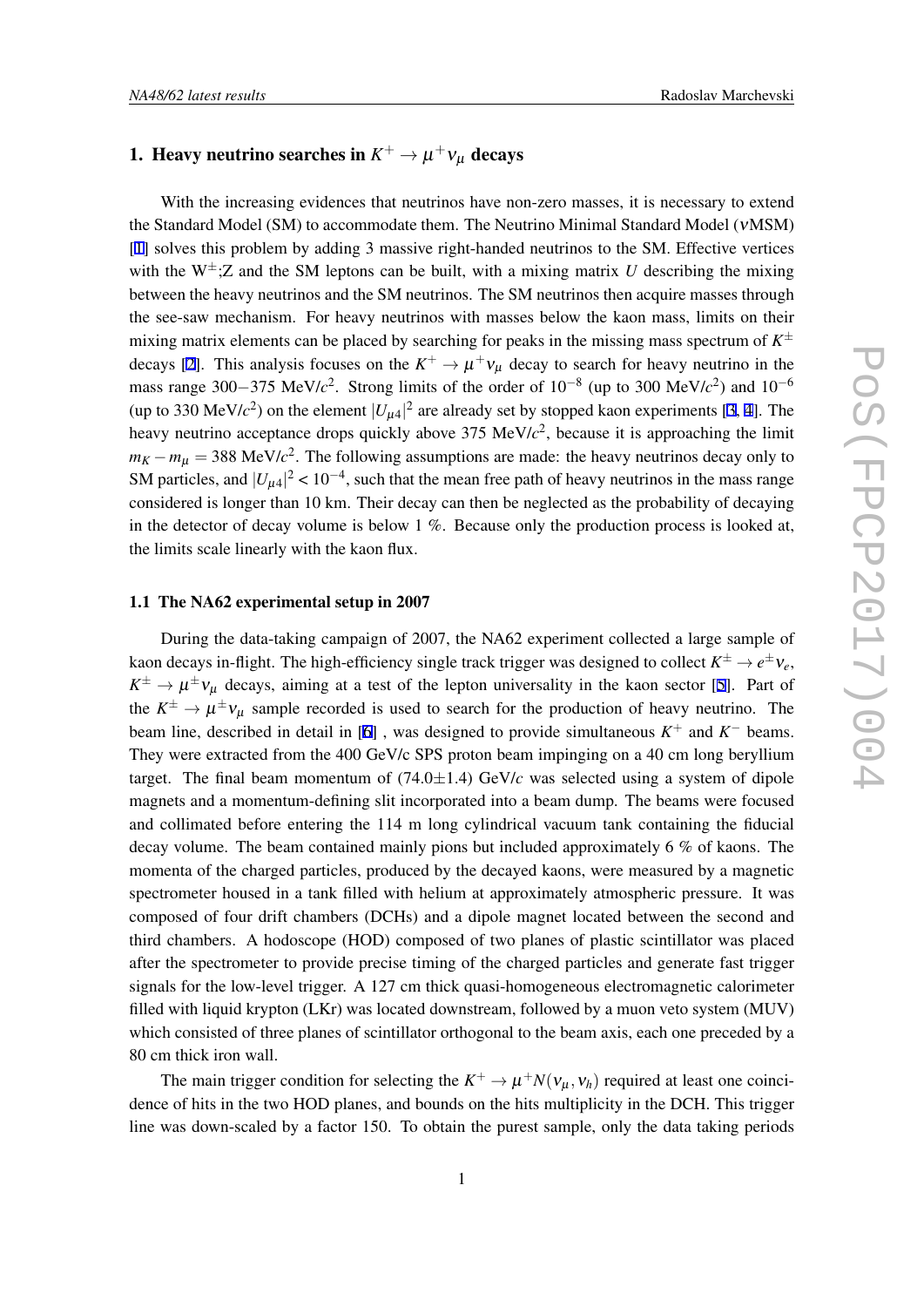

Figure 1: (a) Missing mass distribution of data and background estimate in the signal and control regions. Error bars are data statistical errors. The lower plot shows the total uncertainty on the background estimate. (b) Expected and observed limits (at 90% CL) on the number of expected  $K^+ \to \mu^+ \nu_h$  events at each tested mass. No excess above 3 $\sigma$  is observed.

with single  $K^+$  beam are used to set the limits. Periods with single  $K^-$  beam, where the beam halo background is higher, are used to study the background from beam halo muons.

# 1.2 UL on the production branching ratio  $\mathscr{B}(K^+ \to \mu^+ \nu_h)$

In the decay  $K^+ \to \mu^+ N$ , the neutrino missing mass can be reconstructed as  $m_h = \sqrt{m_{miss}^2}$  $\sqrt{(p_K - p_\mu)^2}$ . The kaon four-momentum  $p_K$  is the nominal beam kaon one, measured from  $K^+ \to \pi^+ \pi^+ \pi^-$  samples at regular intervals ( $\sim$  500 bursts). The muon four-momentum  $p_\mu$  is that of a charged track reconstructed in the spectrometer, assuming muon mass. The acceptance and resolution of the  $K^+ \to \mu^+ \nu_h$  channel are studied using dedicated  $\nu_h$  MC simulations as a function of the  $m_h$  between 240 and 380 MeV/ $c^2$  at 1 MeV/ $c^2$  intervals. The observed and expected  $m_{miss}$  spectra are compared to set limits on the number of observed  $K^+ \to \mu^+ \nu_h$  decays for each tested *mh*. There limits are translated into limits on the heavy neutrino production branching ratio  $\mathscr{B}(K^+ \to \mu^+ \nu_h)$  and on the mixing matrix element  $|U_{\mu 4}|^2$ .

The event selection was based on one positively charged muon track with no cluster of energy deposition with  $E > 2$  GeV associated to the track. Five-dimensional cuts in the  $(z_{vtx}, \theta, p, cda, \phi)$ space are applied to suppress background from beam halo muons. Here the  $z_{vtx}$  is the longitudinal position of the reconstructed vertex,  $\theta$  is the angle between  $K^+$  and  $\mu^+$  direction, and  $\phi$ the azimuthal angle of the muon in the transverse plane. The signal region 300 MeV/ $c^2 < m_h$ 375 MeV $/c^2$  is used for the search. The main background components are shown on Figure 1, dominated by  $K^+ \to \pi^0 \mu^+ \nu_\mu$  with the  $\pi^0$  undetected. The total number of kaon decays in the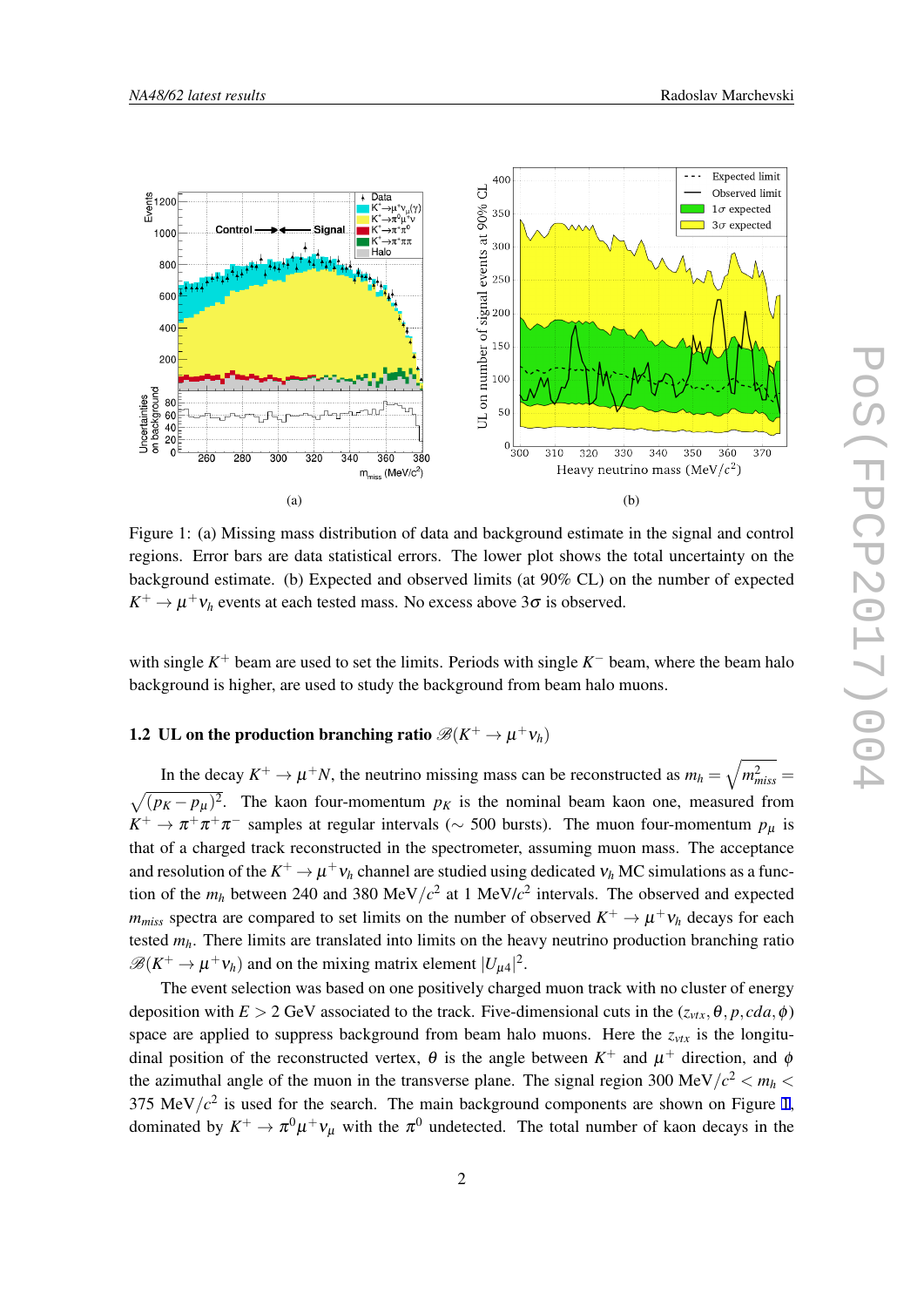

Figure 2: Expected and observed upper limits (at 90% CL) on the branching ratio of  $K^+ \to \mu^+ \nu_h$ (a) and the mixing matrix element  $|U_{\mu 4}|^2$  (b) at each tested mass. The existing limit from KEK E089 [[4](#page-8-0)] is also shown. Below 300 MeV/ $c^2$  there is a limit of  $\mathcal{O}(10^{-8})$  from E979 [\[3\]](#page-8-0).

fiducial volume is  $N_K = 6 \times 10^7$ , taking into account the trigger downscaling of 150. More details on analysis procedure can be found [[8](#page-8-0)]

A peak search of the  $m_{miss}$  distribution in steps of 1 MeV/ $c^2$  is performed. For each heavy neutrino mass  $m_h$  considered, a window of size  $\pm \sigma_h = 120 \text{ MeV}/c^2 - 0.03 \cdot m_h$  is used, corresponding to the resolution on the heavy neutrino mass. The upper limits at 90 % confidence level (CL) on the number of reconstructed  $K^+ \to \mu^+ \nu_h$  events  $n_{UL}$  are computed by applying the Rolke-Lopez method [\[7\]](#page-8-0) for the case of a Poisson process in presence of gaussian background. The input necessary to the computation are the number of observed data events, the number of expected background events, and their uncertainties. The local significance never exceed  $3\sigma$  and therefore, no signal is observed. The obtained limits on the branching ratio are shown in Figure 2 together with the translated upper limits on the mixing matrix element  $|U_{\mu 4}|^2$ .

### 2. Status of the NA62 experiment

# 2.1 The  $K^+ \to \pi^+ \nu \overline{\nu}$  decay in the Standard Model

The  $K^+ \to \pi^+ \nu \overline{\nu}$  decay is a flavour changing neutral current process proceeding through box and electroweak penguin diagrams. The process is very rare, due to quadratic GIM mechanism and strong Cabibbo suppression. The dominant contribution comes from the short-distance physics of the top quark loop, with a small charm quark contribution and long-distance corrections. This makes the  $K^+ \to \pi^+ \nu \bar{\nu}$  very clean theoretically and sensitive to physics beyond the SM, probing the highest mass scales among the rare meson decays [[11,](#page-8-0) [12,](#page-8-0) [13](#page-8-0), [14,](#page-8-0) [15\]](#page-8-0). The standard model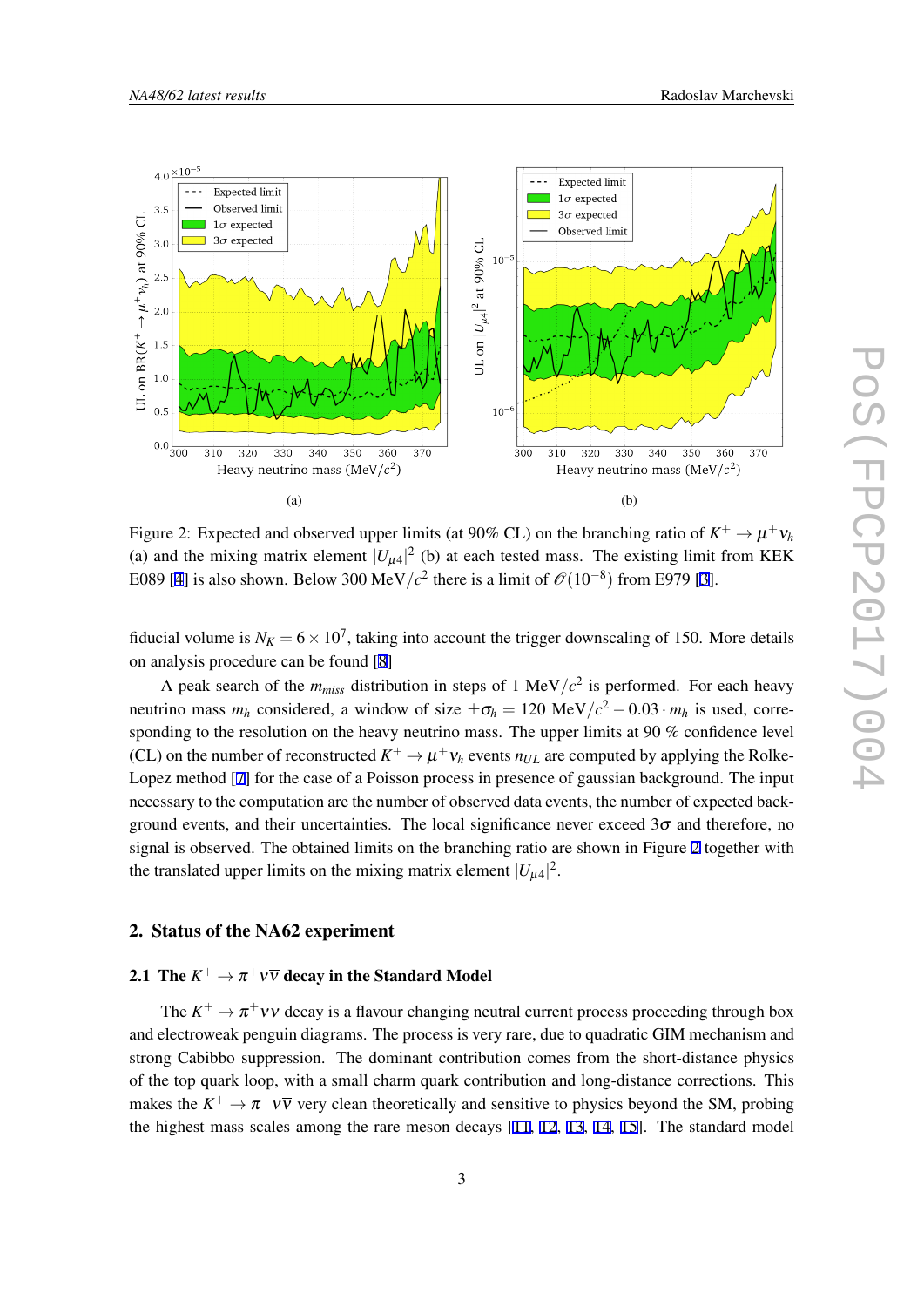

Figure 3: Schematic layout of the NA62 experiment in the *xz* plane

prediction using elements of the Cabibbo-Kobayashi-Maskawa (CKM) matrix extracted from treelevel processes is [[9](#page-8-0), [10\]](#page-8-0).

$$
BR(K^{+} \to \pi \nu \overline{\nu}) = (8.4 \pm 1.0) \times 10^{-11}.
$$
 (2.1)

The knowledge of the external inputs dominate the uncertainties on the predictions. The experimental result [\[16](#page-8-0)]

$$
BR(K^+ \to \pi \nu \overline{\nu}) = (17.3^{+11.5}_{-10.5}) \times 10^{-11}, \tag{2.2}
$$

was obtained using stopped kaons. The result is *∼* 1<sup>σ</sup> away from the SM expectation, but the measurement was based on only few events and the experimental uncertainties are large.

### 2.2 NA62 detector setup

The fixed target NA62 experiment aims at measuring the branching ratio of the  $K^+ \to \pi^+ \nu \bar{\nu}$ decay with 10 % precision. A sample of about  $10^{13}$  kaon decays should be collected in few years of data-taking using the 400 GeV/*c* primary SPS proton beam. A maximum of 10 % of background contamination is required, necessitating a background rejection factor of the order of  $10^{12}$ . The beam impinges on a beryllium target producing secondary particles, of which the kaon component is 6 %. A 100 m long beam line selects, collimates, focuses and transports charged particles of  $(75.0\pm0.8)$  GeV/ $c$  momentum to the evacuated fiducial decay volume.

Figure 3 shows the experimental apparatus in operation since 2014. The KTAG is a differential Cherenkov detector filled with *N*<sub>2</sub> placed in the beam to identify and timestamp kaons. It is followed by the Gigatracker (GTK), three silicon pixel stations of  $6 \times 3$  cm<sup>2</sup> surface exposed to the full 750 MHz beam rate. It is used to timestamp and measure the momentum of the beam particles before entering the vacuum region downstream. The CHANTI detector placed after the Gigatracker tags hadronic interactions in the last GTK station. The magnetic spectrometer made of four straw chambers and a dipole magnet between the second and third chamber is used to measure the momentum of downstream charged particles. It is followed by a 17 m long RICH counter filled with *Ne*, used to separate  $\pi^+$ ,  $\mu^+$  and  $e^+$ . The time of charged particles is measured both with the RICH and with an array of scintillator (CHOD) located downstream of the RICH. Two hadronic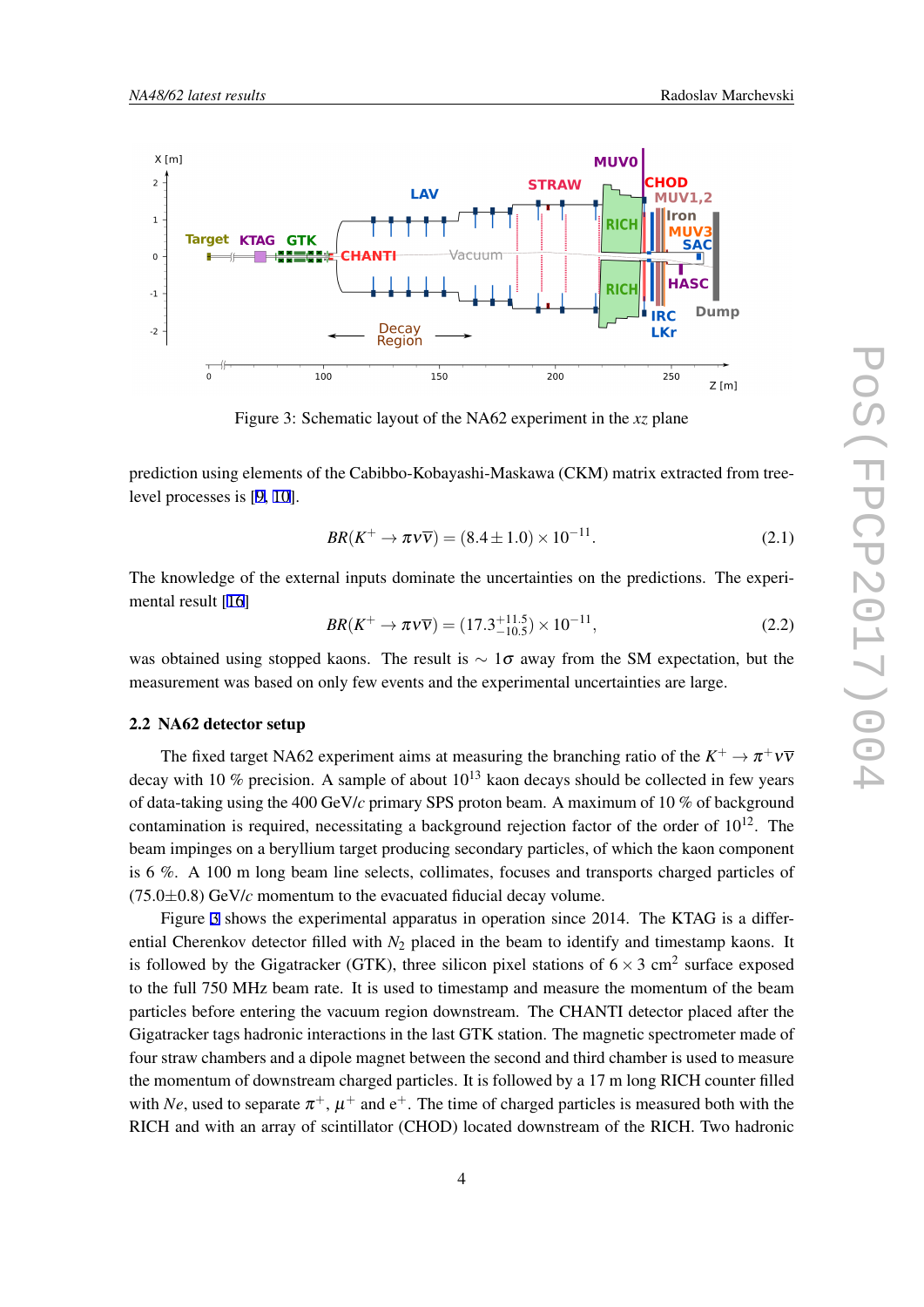<span id="page-5-0"></span>

Figure 4: (a)  $m<sub>miss</sub><sup>2</sup>$  shapes for signal and backgrounds of the main  $K<sup>+</sup>$  decay modes: the backgrounds are normalized according to their branching ratio; the signal is multiplied by a factor  $10^{10}$ (b) Distribution of  $m<sub>miss</sub><sup>2</sup>$  as a function of track momentum for events selected on minimum bias data; The bands corresponding to  $K^+ \to \pi^+ \pi^0$  and  $K^+ \to \mu^+ \nu_\mu$  decays are clearly visible; the signal regions (red box) are drawn for reference.

calorimeters (MUV1 and MUV2) and a fast scintillator array (MUV3) provide further separation between  $\pi^+$  and  $\mu^+$  . A set of photons vetoes (LAVs, LKr, IRC, SAC) hermetically cover angles up to 50 mrad to reject extra electromagnetic activity. A detailed description of the apparatus and its performances in 2015 can be found in [\[17](#page-8-0)].

# 2.3 The  $K^+ \to \pi^+ \nu \overline{\nu}$  analysis

The analysis of 5 % of the 2016 dataset corresponding to  $2.3 \times 10^{10}$  kaons is presented here. The  $\pi v \overline{v}$  signature is one track in the initial and final state with two missing neutrinos. The main kinematic variable is  $m_{miss}^2 \equiv (P_K - P_{\pi^+})^2$ , where  $P_K$  and  $P_{\pi^+}$  are the 4-momenta of the  $K^+$  and  $\pi^+$  respectively. The theoretical shape of the main  $K^+$  background decay modes are compared to the  $K^+ \to \pi^+ \nu \overline{\nu}$  on Figure 4. The analysis is done in the  $\pi^+$  momentum range between 15 and 35 GeV*/c* to leave at least 40 GeV of missing energy. Two regions are used: region 1 between  $K^+ \to \mu^+ \nu_\mu (K_{\mu 2})$  and  $K^+ \to \pi^+ \pi^0 (K_{2\pi})$  and region 2 between  $K_{2\pi}$  and  $K^+ \to \pi^+ \pi^+ \pi^- (K_{3\pi})$ (See Figure 4). The main backgrounds entering those regions are  $K_{1/2}$  and  $K_{2\pi}$  decays through non gaussian resolution and radiative tails;  $K_{3\pi}$  through non gaussian resolution;  $K^+ \to \pi^+\pi^-e^+\nu_e(K_{e4})$ and  $K^+ \to l^+\pi^0 \nu_l(K_{l3})$  by not detecting the extra  $\pi^-, e^+, \pi^0$  particles. Another important source of background is the "beam related" background coming from upstream decays and beam-detector interactions. Each of the background processes requires different rejection procedure depending on its kinematics and type of charged particle in the final state. The main requirements for the analysis are: excellent kinematic reconstruction to reduce kinematic tails; precise timing to reduce the kaon mis-tagging probability; no extra in-time activity in all of the electromagnetic calorimeters to suppress <sup>π</sup> <sup>0</sup> *<sup>→</sup>* γγ decays (photon rejection); clear separation between <sup>π</sup>*/*µ*/<sup>e</sup>* tracks to suppress decays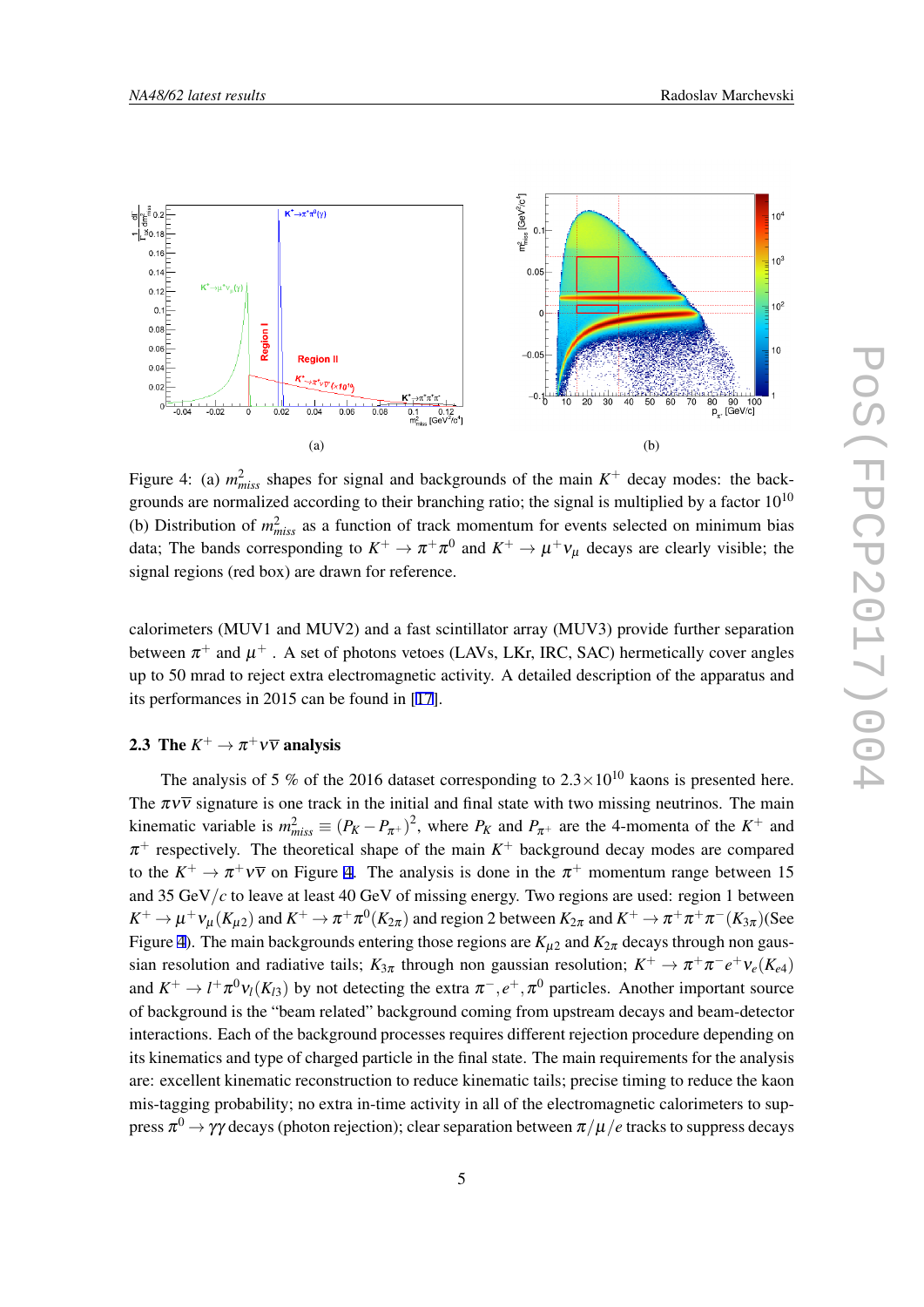

Figure 5: (a) *z* position of the reconstructed kaon decay vertex vs  $\pi^+$  momentum; the fiducial region is marked by a solid rectangle and varies depending on the position of the  $\pi^+$  in the first STRAW chamber (black solid dashed line). (b) Distribution of the time difference between GTK and KTAG time candidates for  $K^+$  and  $\pi^+$  selected from  $K^+ \to \pi^+ \pi^+ \pi^-$  events (black dots); green dots are the same quantities computed with a random beam track instead of  $K^+$  track;

with  $\mu^+$  or  $e^+$  in the final state (particle identification); low multiplicity cuts in the downstream detectors are used to further suppress decays with multiple charged tracks in the final state.

Events with single  $\pi^{+}$  topology are selected using the STRAW, CHOD and RICH detectors. The  $\pi^+$  track must have a matching pair of slabs in the CHOD and a reconstructed ring in the RICH, where the time is measured with 100 ps resolution. The parent  $K^+$  track is reconstructed and timestamped in GTK with 100 ps resolution as shown on Figure 5. Both the pion and the kaon must have in-time signal in the KTAG. A kaon decay event is then created with a decay vertex defined by the intersection of the GTK and STRAW tracks. The closest distance of approach between the GTK and STRAW tracks and the timing provide a precise  $K^+ - \pi^+$  matching. The vertex spatial resolution is  $\sigma \sim 1.5$  mm. The  $K^+ - \pi^+$  mis-tagging probability is  $\sim 1.7\%$  at 40% of nominal intensity for signal acceptance of about 75%.

All kaon decays within a 50 m fiducial region beginning 10 m downstream to the last GTK station (GTK3) are considered to reject events originating from interactions of beam particles in GTK and kaon decays upstream of GTK3 as shown on Figure 5. The kinematics of the selected events can be seen in Figure [4](#page-5-0) (b). Signal region definitions are driven by the  $m<sub>miss</sub><sup>2</sup>$  resolution. Kinematic tails due to track mis-reconstruction of  $K^+ \to \mu^+\nu_\mu$ ,  $K^+ \to \pi^+\pi^0$  and  $K^+ \to \pi^+\pi^+\pi^-$  decays set the level of background in the signal regions. To reduce it, 3D signal regions are constructed, defined by the standard  $m^2_{miss}$ , the same quantity computed by replacing the STRAW momentum with that measured by the RICH under a  $\pi^+$  mass hypothesis  $(m_{mmiss}^2(RICH))$  and computed by using nominal  $K^+$  momentum  $(m_{mmiss}^2(No - GTK))$ . The kinematic suppression, defined as the probabil-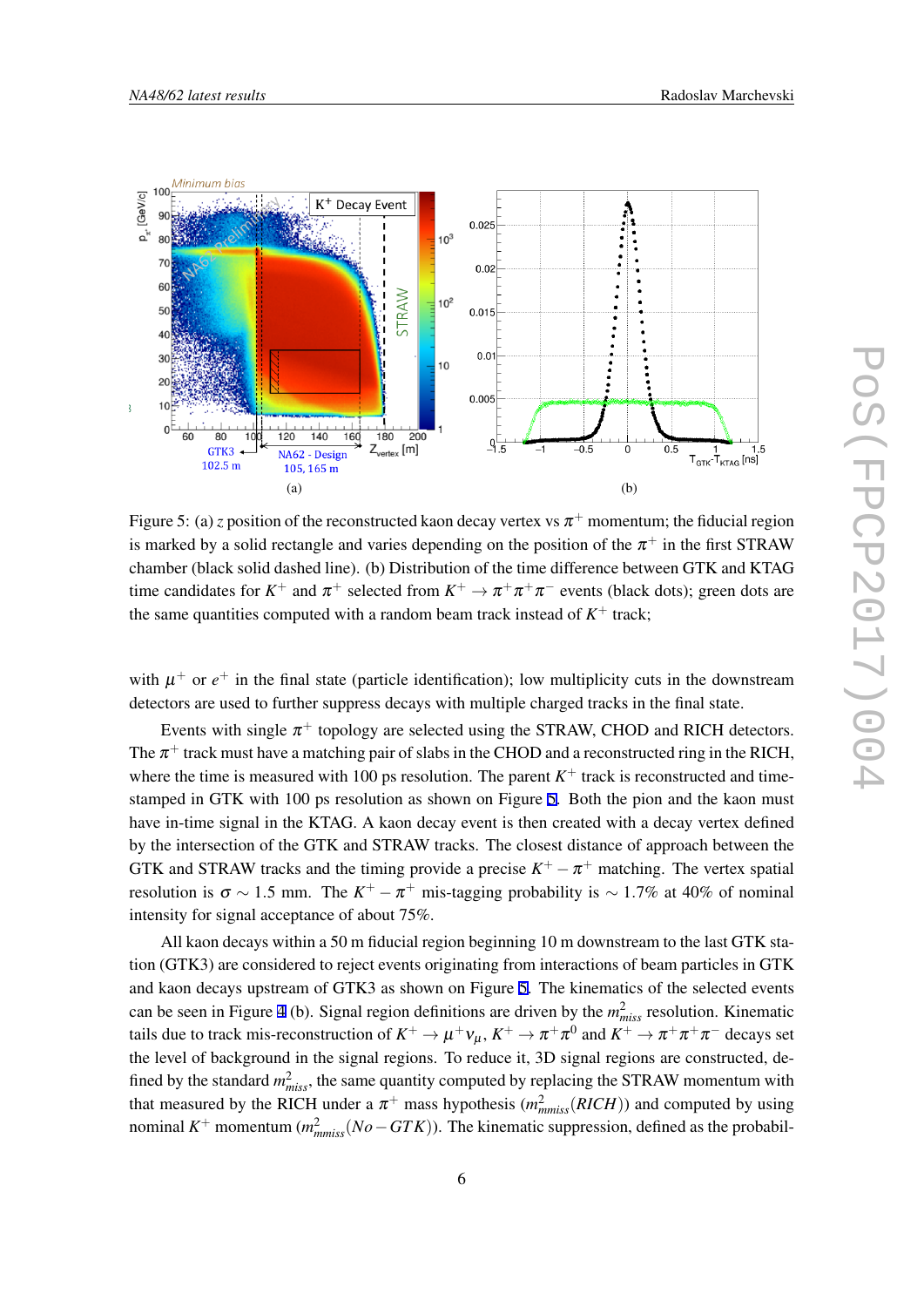

(a)

Figure 6: Distribution of  $(m_{miss}^2(RICH), m_{miss}^2)$  plane of  $K^+ \to \pi^+ \nu \overline{\nu}$ -triggered events passing the selection, except for the cut on  $m_{miss}^2(No - GTK)$ ; signal regions (red solid line boxes) and background region boxes (dashed lines) are drawn for reference; the event in region 1 has  $m^2_{miss}(No-$ *−GTK*) outside the signal region.

ity of the  $K^+ \to \mu^+ \nu_\mu (K^+ \to \pi^+ \pi^0)$  decays to enter the 3D signal regions is  $3 \times 10^{-4} (6 \times 10^{-4})$ . It is measured using  $K^+ \to \mu^+ \nu_\mu$  and  $K^+ \to \pi^+ \pi^0$  events selected using  $\pi \nu \overline{\nu}$ -like selection on a control triggered data sample.

The separation of  $\pi^+$ ,  $\mu^+$  and  $e^+$  is achieved with the calorimeters and the RICH. Multivariate technique using the released energy, the energy sharing between the calorimeters and the shape of the deposited energy provides 10<sup>5</sup> muon suppression for 80 %  $\pi$ <sup>+</sup> efficiency. A combination of RICH parameters are further used to obtain another factor of  $10^2$  suppression for a  $\pi^+$  efficiency of 80 %. The two methods are independent thus providing 7 orders of magnitude overall muon suppression and 60  $\% \pi^{+}$  efficiency. The performances are measured on kinematically selected  $K^+ \to \pi^+ \pi^0$  and  $K^+ \to \mu^+ \nu_\mu$  decays on control triggered data.

Left over events after  $\pi^+$  identification events are mainly  $K^+ \to \pi^+ \pi^0$ , which are further suppressed by rejecting in-time coincidences between the  $\pi^+$  and energy deposits in the electromagnetic calorimeters LKr, LAVs, SAC, IRC. The resulting  $\pi^0$  suppression is  $(1.2 \pm 0.2) \times 10^{-7}$ , as measured from minimum bias and  $K^+ \to \pi^+ \nu \overline{\nu}$  triggered events before and after  $\gamma$  rejection, respectively. Accidental losses are measured using control triggered  $K^+ \to \mu^+ \nu_\mu$  events and are in the 15-20 % range for 40-50 % of the nominal intensity.

A sample of  $K^+ \to \pi^+ \pi^0$  control triggered minimum bias data is used for normalization. About 0.064  $K^+ \to \pi^+ \nu \bar{\nu}$  events are expected over  $2.3 \times 10^{10} K^+$  decays. The distribution of the remaining events in the 2D plane of  $m<sub>miss</sub><sup>2</sup>$  vs  $m<sub>miss</sub><sup>2</sup>(RICH)$  is shown on Figure [4.](#page-5-0) Background